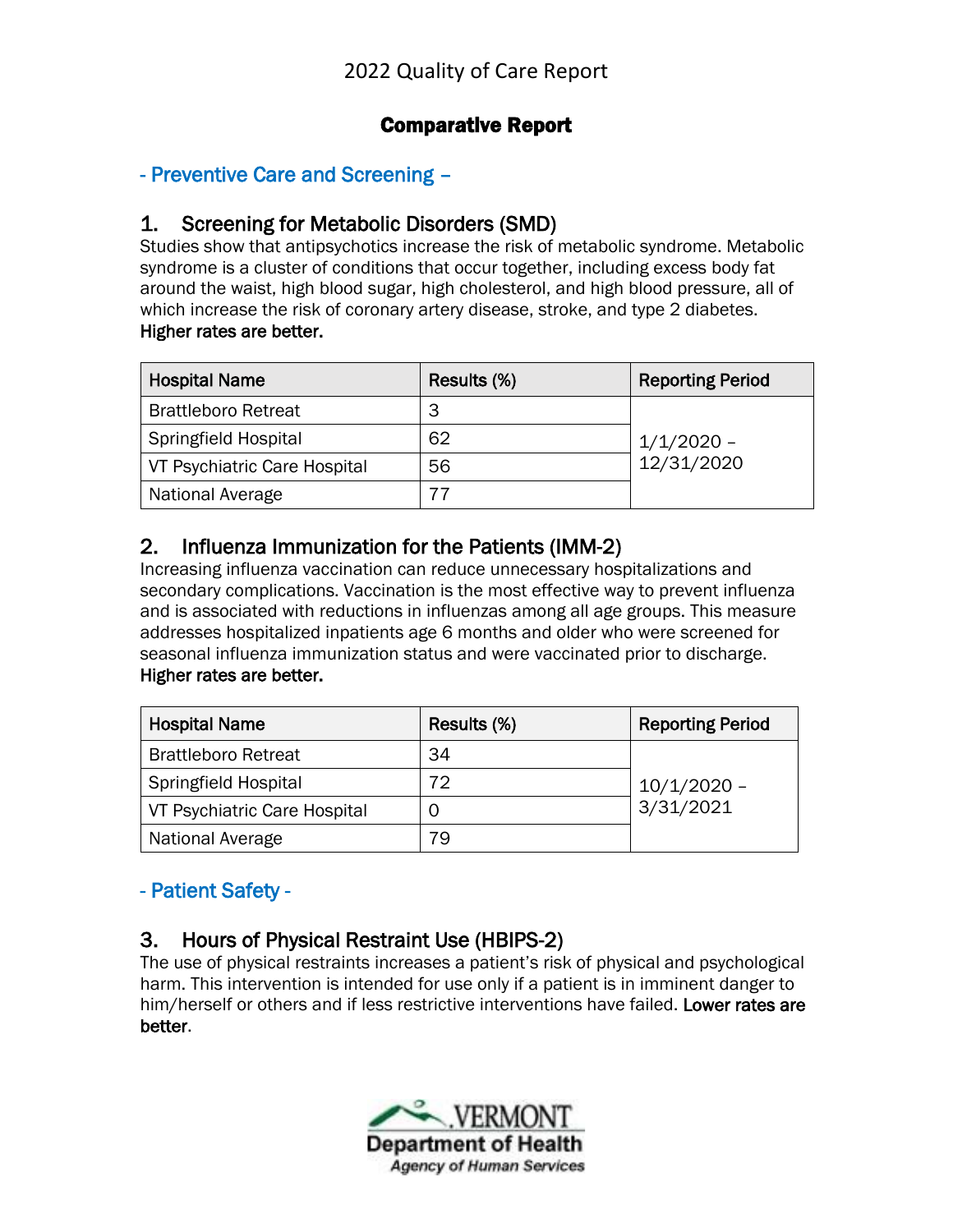| <b>Hospital Name</b>         | Results (per 1000<br>hours) | <b>Reporting Period</b>    |
|------------------------------|-----------------------------|----------------------------|
| <b>Brattleboro Retreat</b>   | 0.17                        |                            |
| Springfield Hospital         | O                           | $1/1/2020$ -<br>12/31/2020 |
| VT Psychiatric Care Hospital | 0.45                        |                            |
| National Average             | 0.3                         |                            |

### 4. Hours of Seclusion Use (HBIPS-3)

The use of seclusion increases a patient's risk of physical and psychological harm. This intervention is intended for use only if a patient is in imminent danger to him/herself or others and if less restrictive interventions have failed. Lower rates are better.

| <b>Hospital Name</b>         | Results (per 1000<br>hours) | <b>Reporting Period</b>    |
|------------------------------|-----------------------------|----------------------------|
| <b>Brattleboro Retreat</b>   | 0.2                         |                            |
| Springfield Hospital         | O                           | $1/1/2020 -$<br>12/31/2020 |
| VT Psychiatric Care Hospital | 0.31                        |                            |
| National Average             | 0.29                        |                            |

### - Follow Up Care –

#### 5. Transition Record with Specified Elements Received by Discharged Patients (TR-1)

Providing detailed discharge information enhances the preparation of patients to self-manage post-discharge care and comply with treatment plans. This measure assesses the percentage of Patients discharged from an inpatient psychiatric facility who received (or whose caregiver received) a complete record of inpatient psychiatric care and plans for follow-up. Higher rates are better.

| <b>Hospital Name</b>         | Results (%) | <b>Reporting Period</b>    |
|------------------------------|-------------|----------------------------|
| <b>Brattleboro Retreat</b>   | 96          |                            |
| Springfield Hospital         | 17          | $1/1/2020 -$<br>12/31/2020 |
| VT Psychiatric Care Hospital | U           |                            |
| National Average             | 69          |                            |

# 6. Timely Transmission of Transition Record (TR-2)

The availability of the patient's discharge information at the first post-discharge physician visit improves the continuity of care and may be associated with a decreased risk of re-hospitalization. This measure assesses the percentage of

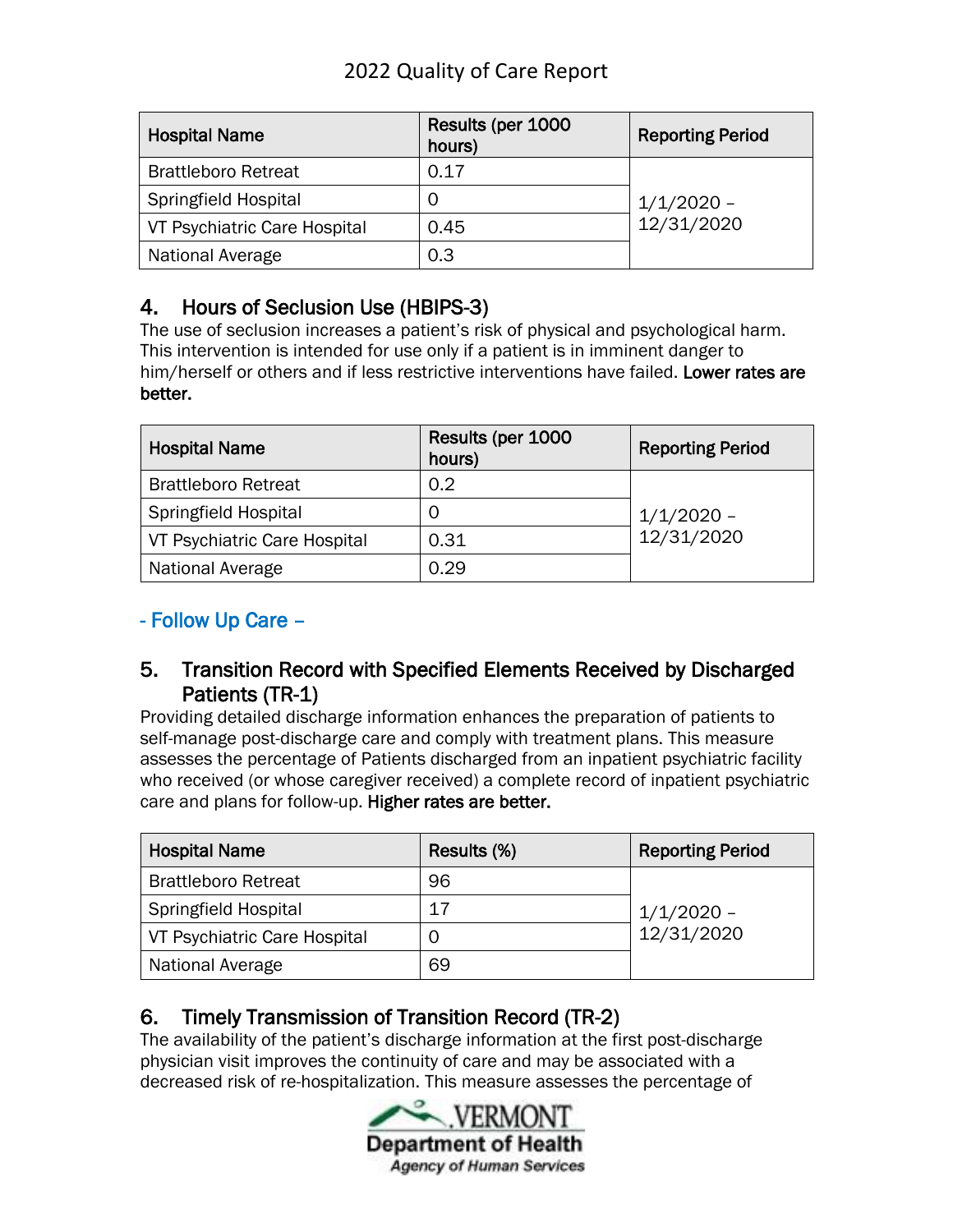patients whose follow-up care provider received a complete record of their inpatient psychiatric care and plans for follow-up within 24 hours of discharge. Higher rates are better.

| <b>Hospital Name</b>         | Results (%) | <b>Reporting Period</b>    |
|------------------------------|-------------|----------------------------|
| <b>Brattleboro Retreat</b>   | 85          |                            |
| Springfield Hospital         | 12          | $1/1/2020$ -<br>12/31/2020 |
| VT Psychiatric Care Hospital | C           |                            |
| National Average             | 60          |                            |

### 7. Patients Discharged on Multiple Antipsychotic Medications with Appropriate Justification (HBIPS-5)

This measure is collected on patients discharged on multiple antipsychotics. Appropriate reasons for discharging a patient on multiple antipsychotics are as follows:

- The medical record contains a minimum of three failed trials with using only one antipsychotic drug.
- The medical record contains either a plan that tapers to using one antipsychotic drug or one that decreases the dosage of one or more antipsychotic medications while increasing the dosage of another to a level that manages the patient's symptoms with one antipsychotic medication.

• The medical record contains documentation of augmentation of Clozapine. Higher rates indicate higher quality of care because documenting the reasons for assigning multiple antipsychotics suggests that careful consideration of the benefits of treatment were weighed against the potential side effects.

| <b>Hospital Name</b>         | Results (%) | <b>Reporting Period</b>    |
|------------------------------|-------------|----------------------------|
| <b>Brattleboro Retreat</b>   | U           |                            |
| <b>Springfield Hospital</b>  | 12          | $1/1/2020 -$<br>12/31/2020 |
| VT Psychiatric Care Hospital | $n/a*$      |                            |
| National Average             | 64          |                            |

\*The number of cases/patients is too few to report.

# 8. Follow-up After Hospitalization for Mental Illness (FUH)

This measure assesses the percentage of inpatient psychiatric facility hospitalizations for treatment of select mental health disorders that were followed by an outpatient mental health care encounter. The percentage of discharges for which the patient received follow-up within 7 days and 30 days of discharge is reported. Higher rates are better.

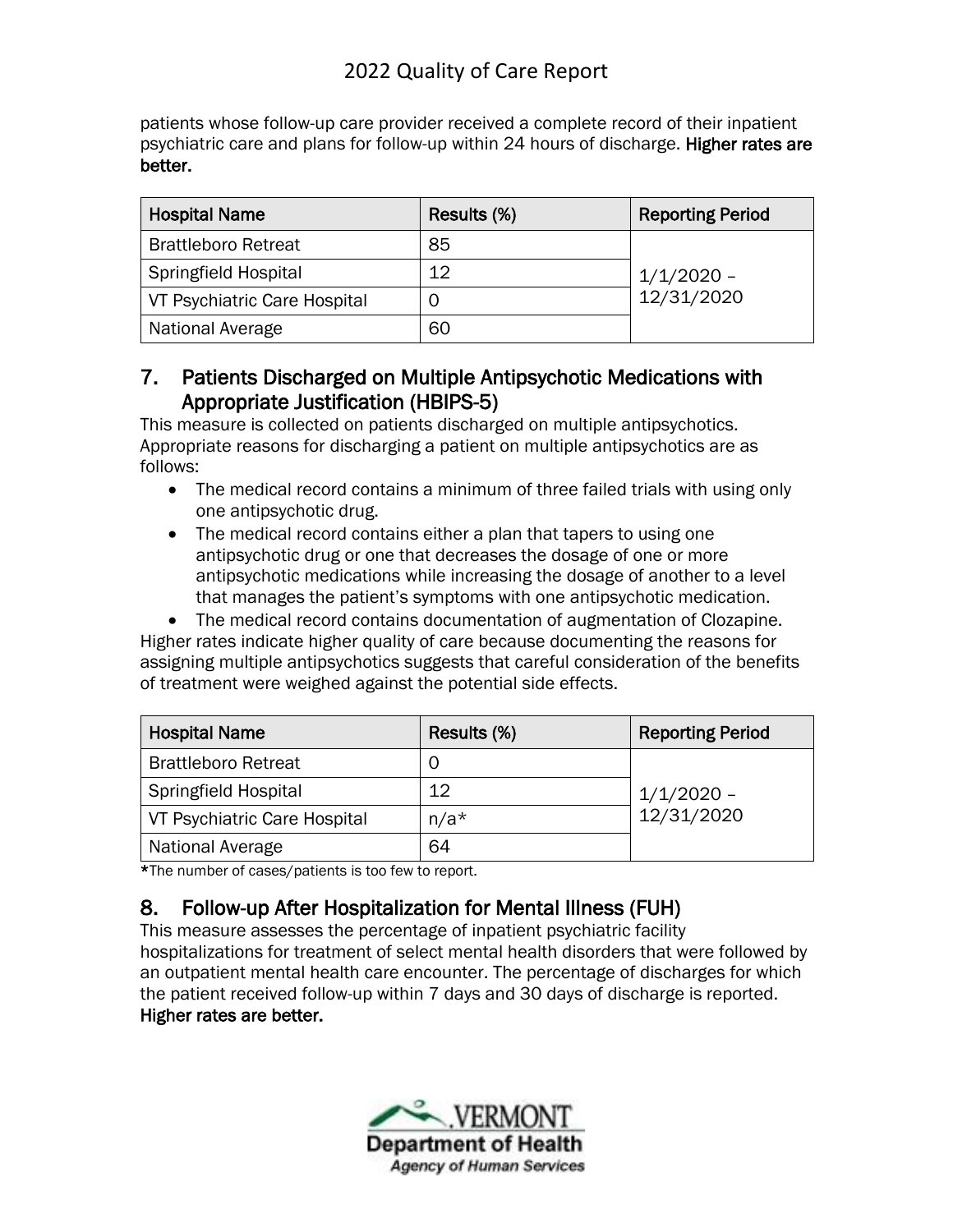| <b>Hospital Name</b>         | Results (%)                    | <b>Reporting Period</b> |
|------------------------------|--------------------------------|-------------------------|
| <b>Brattleboro Retreat</b>   | 30 days: 54.7 7 days: 26.0     |                         |
| <b>Springfield Hospital</b>  | 30 days: 96.0 7 days: 72.0     | $7/1/2019$ -            |
| VT Psychiatric Care Hospital | 30 days: $n/a*$ 7 days: $n/a*$ | 12/31/2019              |
| National Average             | 30 days: 49.5 7 days: 27.9     |                         |

\*The number of cases/patients is too few to report.

#### 9. Medication Continuation following Inpatient Psychiatric Discharge

This measure shows the percentage of patients admitted to an inpatient psychiatric facility for serious mental illness who filled at least one prescription between the 2 days before they were discharged and 30 days after they were discharged from the facility. Higher rates are better.

| <b>Hospital Name</b>         | Results (%) | <b>Reporting Period</b> |
|------------------------------|-------------|-------------------------|
| <b>Brattleboro Retreat</b>   | 76.3        |                         |
| <b>Springfield Hospital</b>  | $n/a*$      | $7/1/2018$ -            |
| VT Psychiatric Care Hospital | $n/a*$      | 12/31/2019              |
| National Average             | 73.1        |                         |

\*The number of cases/patients is too few to report.

### - Substance Use Treatment -

## 10. Alcohol Use Brief Intervention Provided or Offered (SUB-2)

Clinical trials have demonstrated that brief interventions, especially prior to the onset of addiction, significantly improve health and reduce costs. Higher rates are better. Includes 18 years and older patients who screened positive for unhealthy alcohol use or an alcohol use disorder.

| <b>Hospital Name</b>         | Results (%) | <b>Reporting Period</b>    |
|------------------------------|-------------|----------------------------|
| <b>Brattleboro Retreat</b>   | 98          |                            |
| Springfield Hospital         |             | $1/1/2020 -$<br>12/31/2020 |
| VT Psychiatric Care Hospital | $n/a*$      |                            |
| National Average             | 79          |                            |

\*No cases met the criteria for this measure.

### 11. Alcohol Use Brief Intervention (SUB-2a)

This rate includes patients who were offered intervention and received it.

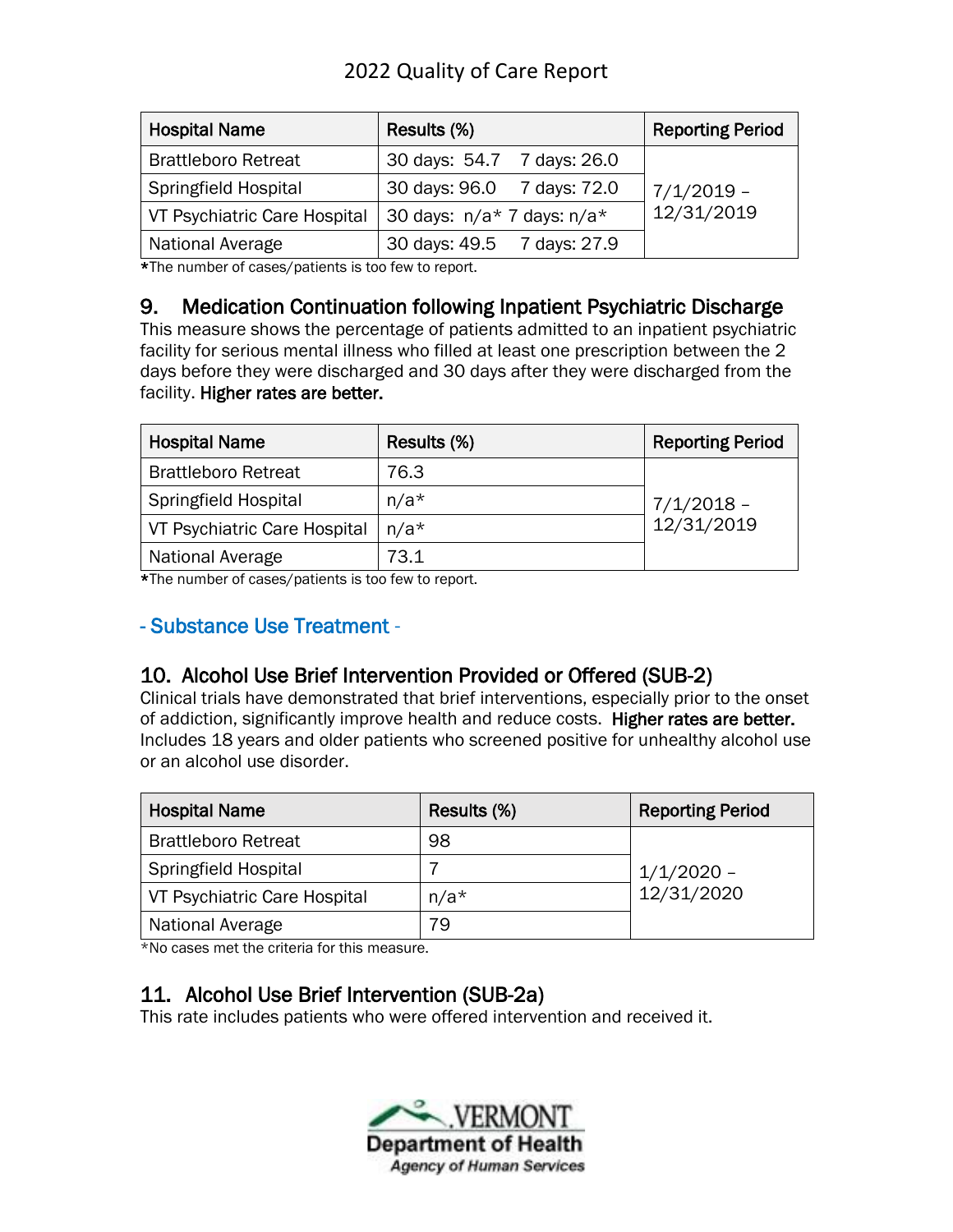| <b>Hospital Name</b>         | Results (%) | <b>Reporting Period</b>    |
|------------------------------|-------------|----------------------------|
| <b>Brattleboro Retreat</b>   | 98          |                            |
| <b>Springfield Hospital</b>  |             | $1/1/2020$ -<br>12/31/2020 |
| VT Psychiatric Care Hospital | $n/a*$      |                            |
| <b>National Average</b>      | 70          |                            |

\*No cases met the criteria for this measure.

#### 12. Alcohol and Other Drug Use Disorder Treatment Provided or Offered at Discharge (SUB-3)

Currently, less than one in 20 patients with an addiction are referred for treatment. Hospitalization provides a prime opportunity to address the entire spectrum of substance use problems within the health care system. This measure assesses the percentage of patients who screened positive for an alcohol or drug use disorder during their inpatient stay who, at discharge, either: (1) received or refused a prescription for medications to treat their alcohol or drug use disorder OR (2) received or refused a referral for addiction treatment. Higher rates are better.

| <b>Hospital Name</b>         | Results (%) | <b>Reporting Period</b>    |
|------------------------------|-------------|----------------------------|
| <b>Brattleboro Retreat</b>   | 80          |                            |
| Springfield Hospital         | 91          | $1/1/2020$ –<br>12/31/2020 |
| VT Psychiatric Care Hospital | $n/a*$      |                            |
| National Average             | 75          |                            |

\*No cases met the criteria for this measure.

#### 13. Alcohol and Other Drug Use Disorder Treatment at Discharge (SUB-3a)

This rate includes patients who were offered treatments and received a prescription at discharge for medication for treatment of alcohol or drug use disorder OR a referral for addictions treatment.

| <b>Hospital Name</b>         | Results (%) | <b>Reporting Period</b>    |
|------------------------------|-------------|----------------------------|
| <b>Brattleboro Retreat</b>   | 79          |                            |
| Springfield Hospital         | 91          | $1/1/2020 -$<br>12/31/2020 |
| VT Psychiatric Care Hospital | $n/a*$      |                            |
| National Average             | 63          |                            |

\*No cases met the criteria for this measure.

## 14. Tobacco Use Treatment Provided or Offered (TOB-2)

The measure is reported as an overall rate which includes all patients to whom tobacco use treatment was provided or offered and refused. It includes patients who

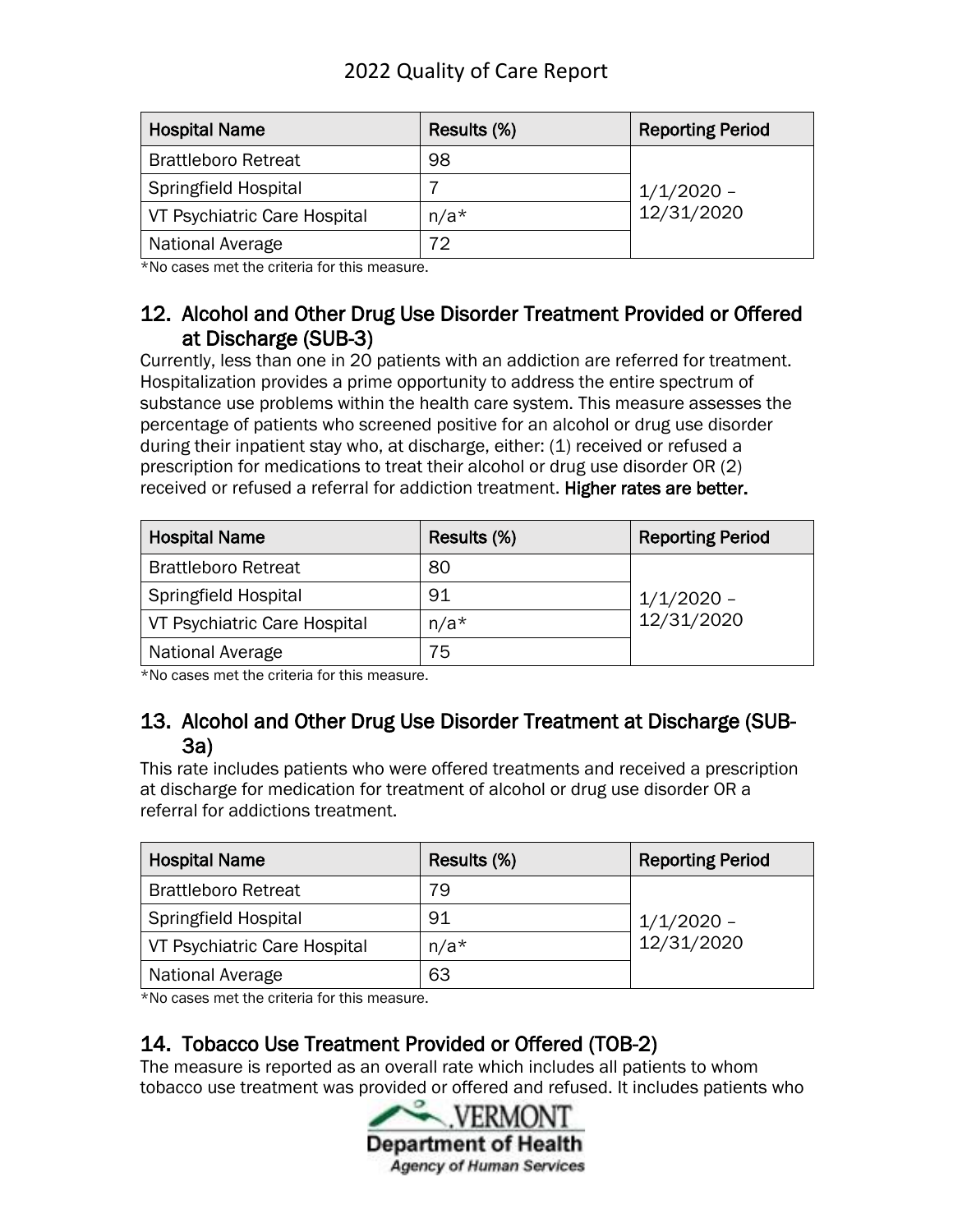are tobacco users within the past 30 days and received or refused counseling to quit and receive or refuse cessation medications. Higher rates are better.

| <b>Hospital Name</b>         | Results (%) | <b>Reporting Period</b>    |
|------------------------------|-------------|----------------------------|
| <b>Brattleboro Retreat</b>   | 69          |                            |
| <b>Springfield Hospital</b>  | 68          | $1/1/2020$ -<br>12/31/2020 |
| VT Psychiatric Care Hospital | $n/a*$      |                            |
| National Average             | 80          |                            |

\*No cases met the criteria for this measure.

## 15. Tobacco Use Treatment During Hospital Stay (TOB-2a)

This rate includes patients who received practical counseling to quit and received FDA-approved cessation medications or had a reason for not receiving the medication.

| <b>Hospital Name</b>         | Results (%) | <b>Reporting Period</b> |
|------------------------------|-------------|-------------------------|
| <b>Brattleboro Retreat</b>   |             |                         |
| <b>Springfield Hospital</b>  |             | $1/1/2020$ -            |
| VT Psychiatric Care Hospital | $n/a*$      | 12/31/2020              |
| National Average             | 45          |                         |

\*No cases met the criteria for this measure.

## 16. Tobacco Use Treatment Provided or Offered at Discharge (TOB-3)

This measure assesses the percentage of patients who use tobacco and at discharge (1) received or refused a referral for outpatient counseling AND (2) received or refused a prescription for medications to help them quit or had a reason for not receiving medication. Higher rates are better.

| <b>Hospital Name</b>         | Results (%) | <b>Reporting Period</b>    |
|------------------------------|-------------|----------------------------|
| <b>Brattleboro Retreat</b>   |             |                            |
| <b>Springfield Hospital</b>  | 49          | $1/1/2020 -$<br>12/31/2020 |
| VT Psychiatric Care Hospital | $n/a*$      |                            |
| National Average             | 61          |                            |

\*No cases met the criteria for this measure.

### 17. Tobacco Use Treatment at Discharge (TOB-3a)

This rate includes patients who were referred to evidence-based outpatient counseling AND received a prescription for FDA-approved cessation medication at discharge. Higher rates are better.